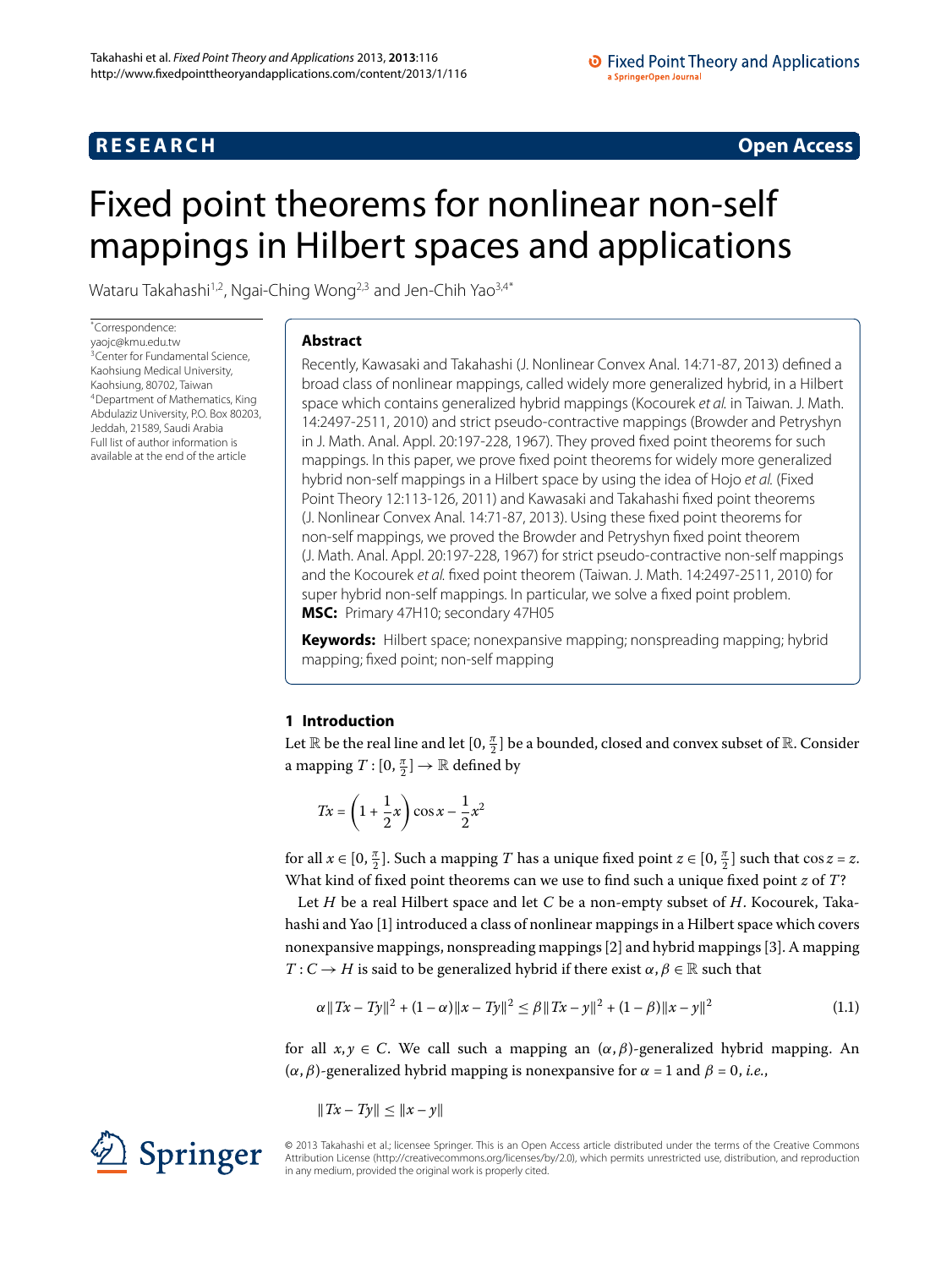for all  $x, y \in C$ . It is nonspreading for  $\alpha = 2$  and  $\beta = 1$ , *i.e.*,

$$
2||Tx - Ty||^{2} \le ||x - Ty||^{2} + ||y - Tx||^{2}
$$

for all  $x, y \in C$ . Furthermore, it is hybrid for  $\alpha = \frac{3}{2}$  and  $\beta = \frac{1}{2}$ , *i.e.*,

$$
3||Tx - Ty||^{2} \le ||x - Ty||^{2} + ||y - Tx||^{2} + ||y - x||^{2}
$$

for all  $x, y \in C$ . They proved fixed point theorems and nonlinear ergodic theorems of Bail-lon type [4[\]](#page-13-4) for generalized hybrid mappings; see also Kohsaka and Takahashi [5] and Iemoto and Takahashi [6[\]](#page-13-6). Very recently, Kawasaki and Takahashi [7] introduced a broader class of nonlinear mappings than the class of generalized hybrid mappings in a Hilbert space. A mapping *T* from *C* into *H* is called widely more generalized hybrid if there exist *α*, *β*, *γ*, *δ*, *ε*, *ζ*, *η* ∈ ℝ such that

$$
\alpha \|Tx - Ty\|^2 + \beta \|x - Ty\|^2 + \gamma \|Tx - y\|^2 + \delta \|x - y\|^2
$$
  
+ 
$$
\varepsilon \|x - Tx\|^2 + \zeta \|y - Ty\|^2 + \eta \| (x - Tx) - (y - Ty) \|^2 \le 0
$$
 (1.2)

for all  $x, y \in C$ . Such a mapping *T* is called an  $(\alpha, \beta, \gamma, \delta, \varepsilon, \zeta, \eta)$ -widely more generalized hybrid mapping. In particular, an (*α*,*β*, *γ* , *δ*, *ε*, *ζ* , *η*)-widely more generalized hybrid mapping is generalized hybrid in the sense of Kocourek, Takahashi and Yao [1[\]](#page-13-0) if  $\alpha + \beta = -\gamma - \delta = 1$ and  $\varepsilon = \zeta = \eta = 0$ . An  $(\alpha, \beta, \gamma, \delta, \varepsilon, \zeta, \eta)$ -widely more generalized hybrid mapping is strict pseudo-contractive in the sense of Browder and Petryshyn [8] if  $\alpha = 1$ ,  $\beta = \gamma = 0$ ,  $\delta = -1$ ,  $\varepsilon = \zeta = 0$ ,  $\eta = -k$ , where  $0 \le k < 1$ . A generalized hybrid mapping with a fixed point is quasi-nonexpansive. However, a widely more generalized hybrid mapping is not quasi-nonexpansive in general even if it has a fixed point. In [\[](#page-13-6)7], Kawasaki and Takahashi proved fixed point theorems and nonlinear ergodic theorems of Baillon type  $[4]$  $[4]$  for such widely more generalized hybrid mappings in a Hilbert space. In particular, they proved directly the Browder and Petryshyn fixed point theorem [8[\]](#page-13-7) for strict pseudo-contractive mappings and the Kocourek, Takahashi and Yao fixed point theorem [[\]](#page-13-0) for super hybrid mappings by using their fixed point theorems. However, we cannot use Kawasaki and Takahashi fixed point theorems to solve the above problem. For a nice synthesis on metric fixed point the-ory, see Kirk [9[\]](#page-13-8).

In this paper, motivated by such a problem, we prove fixed point theorems for widely more generalized hybrid non-self mappings in a Hilbert space by using the idea of Hojo, Takahashi and Yao [10[\]](#page-13-9) and Kawasaki and Takahashi fixed point theorems [\[](#page-13-6)7]. Using these fixed point theorems for non-self mappings, we prove the Browder and Petryshyn fixed point theorem [8] for strict pseudo-contractive non-self mappings and the Kocourek, Takahashi and Yao fixed point theorem [[\]](#page-13-0) for super hybrid non-self mappings. In particular, we solve the above problem by using one of our fixed point theorems.

## **2 Preliminaries**

Throughout this paper, we denote by N the set of positive integers. Let *H* be a (real) Hilbert space with the inner product  $\langle \cdot, \cdot \rangle$  and the norm  $\|\cdot\|$ , respectively. From [11], we know the following basic equality: For  $x, y \in H$  and  $\lambda \in \mathbb{R}$ , we have

<span id="page-1-0"></span>
$$
\left\|\lambda x + (1 - \lambda)y\right\|^2 = \lambda \|x\|^2 + (1 - \lambda)\|y\|^2 - \lambda(1 - \lambda)\|x - y\|^2.
$$
 (2.1)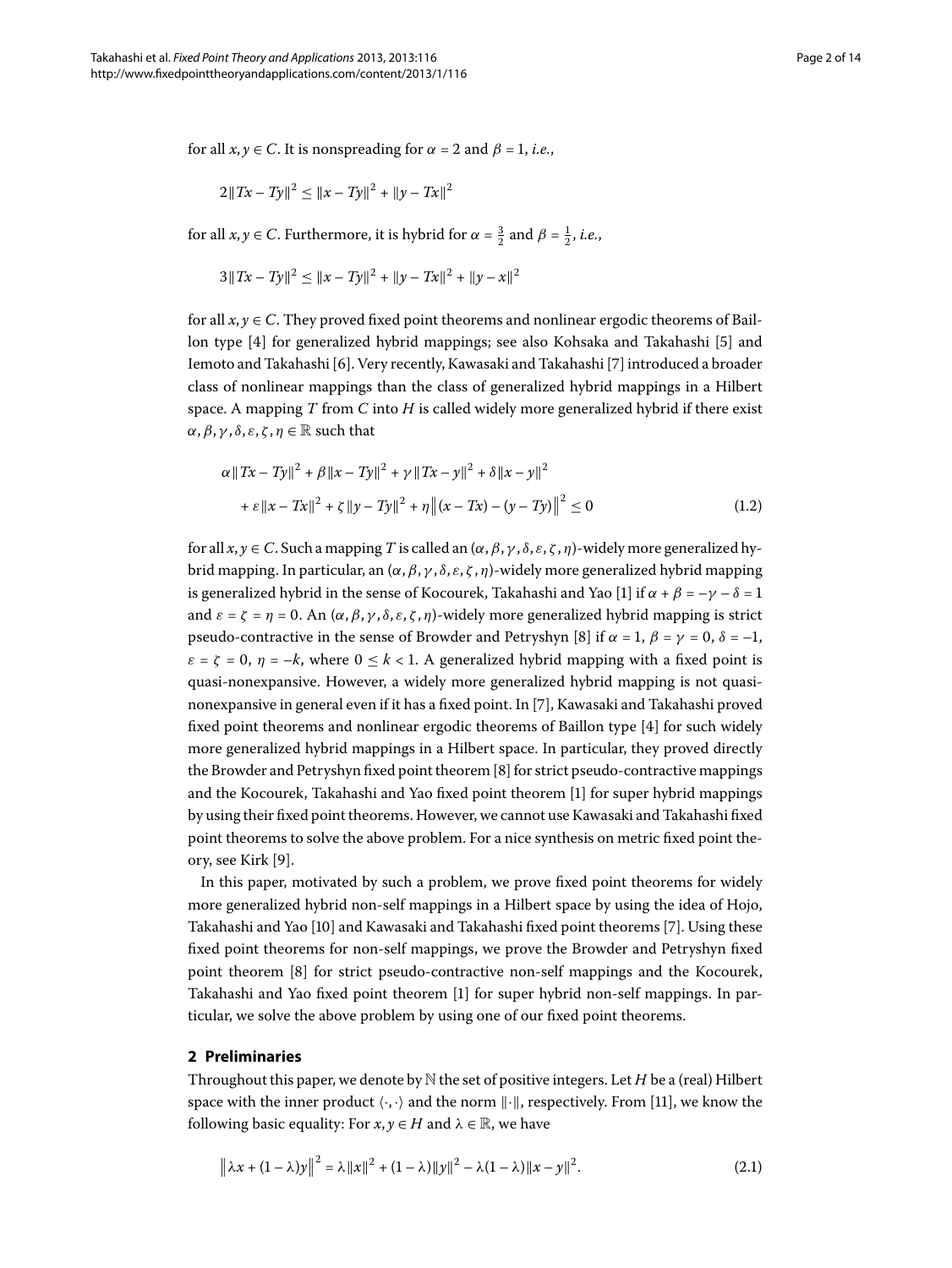Furthermore, we know that for  $x, y, u, v \in H$ ,

$$
2\langle x-y,u-v\rangle = \|x-v\|^2 + \|y-u\|^2 - \|x-u\|^2 - \|y-v\|^2. \tag{2.2}
$$

Let *C* be a non-empty, closed and convex subset of *H* and let *T* be a mapping from *C* into *H*. Then we denote by  $F(T)$  the set of fixed points of *T*. A mapping  $S: C \rightarrow H$  is called super hybrid [1[,](#page-13-0) 12[\]](#page-13-11) if there exist  $\alpha$ ,  $\beta$ ,  $\gamma \in \mathbb{R}$  such that

$$
\alpha ||Sx - Sy||2 + (1 - \alpha + \gamma) ||x - Sy||2
$$
  
\n
$$
\leq (\beta + (\beta - \alpha)\gamma) ||Sx - y||2 + (1 - \beta - (\beta - \alpha - 1)\gamma) ||x - y||2
$$
  
\n
$$
+ (\alpha - \beta)\gamma ||x - Sx||2 + \gamma ||y - Sy||2
$$
\n(2.3)

for all *x*, *y* ∈ *C*. We call such a mapping an (*α*,*β*, *γ* )-super hybrid mapping. An (*α*,*β*, ) super hybrid mapping is  $(\alpha, \beta)$ -generalized hybrid. Thus the class of super hybrid mappings contains generalized hybrid mappings. The following theorem was proved in  $[12]$  $[12]$ ; see also [\[](#page-13-0)1].

**Theorem 2.1** ([12]) *Let C be a non-empty subset of a Hilbert space H and let*  $\alpha$ ,  $\beta$  *and*  $\gamma$  *be real numbers with*  $\gamma \neq -1$ *. Let S and T be mappings of C into H such that T =*  $\frac{1}{1+\gamma}S + \frac{\gamma}{1+\gamma}I$ *. Then S is*  $(\alpha, \beta, \gamma)$ *-super hybrid if and only if T is*  $(\alpha, \beta)$ *-generalized hybrid. In this case,*  $F(S) = F(T)$ . *In particular, let* C *be a nonempty, closed and convex subset of H and let*  $\alpha$ ,  $\beta$ *and*  $\gamma$  *be real numbers with*  $\gamma \geq 0$ . If a mapping  $S: C \to C$  is  $(\alpha, \beta, \gamma)$ -super hybrid, then the mapping T =  $\frac{1}{1+\gamma}S + \frac{\gamma}{1+\gamma}I$  is an (α, β)-generalized hybrid mapping of C into itself.

In [\[](#page-13-0)], Kocourek, Takahashi and Yao also proved the following fixed point theorem for super hybrid mappings in a Hilbert space.

**Theorem 2.2** ([1[\]](#page-13-0)) Let C be a non-empty, bounded, closed and convex subset of a Hilbert *space H* and let  $\alpha$ ,  $\beta$  *and*  $\gamma$  *be real numbers with*  $\gamma$  ≥ 0. Let *S* : *C* → *C be an* ( $\alpha$ ,  $\beta$ ,  $\gamma$ )-super *hybrid mapping. Then S has a fixed point in C. In particular, if*  $S: C \rightarrow C$  *is an* (*α*,*β*)*-generalized hybrid mapping*, *then S has a fixed point in C*.

A super hybrid mapping is not quasi-nonexpansive in general even if it has a fixed point. There exists a class of nonlinear mappings in a Hilbert space defined by Kawasaki and Takahashi [13] which covers contractive mappings and generalized hybrid mappings. A mapping *T* from *C* into *H* is said to be widely generalized hybrid if there exist *α*, *β*, *γ*, *δ*, *ε*, *ζ* ∈ ℝ such that

$$
\alpha \|Tx - Ty\|^2 + \beta \|x - Ty\|^2 + \gamma \|Tx - y\|^2 + \delta \|x - y\|^2
$$

$$
+ \max \{\varepsilon \|x - Tx\|^2, \zeta \|y - Ty\|^2\} \le 0
$$

for any *x*, *y* ∈ *C*. Such a mapping *T* is called (*α*,*β*, *γ* , *δ*, *ε*, *ζ* )-widely generalized hybrid. Kawasaki and Takahashi [\[](#page-13-12)13] proved the following fixed point theorem.

**Theorem .** ([\[](#page-13-12)]) *Let H be a Hilbert space*, *let C be a non-empty*, *closed and convex subset of H and let T be an* (*α*,*β*, *γ* , *δ*, *ε*, *ζ* )*-widely generalized hybrid mapping from C into itself which satisfies the following conditions* (1) and (2):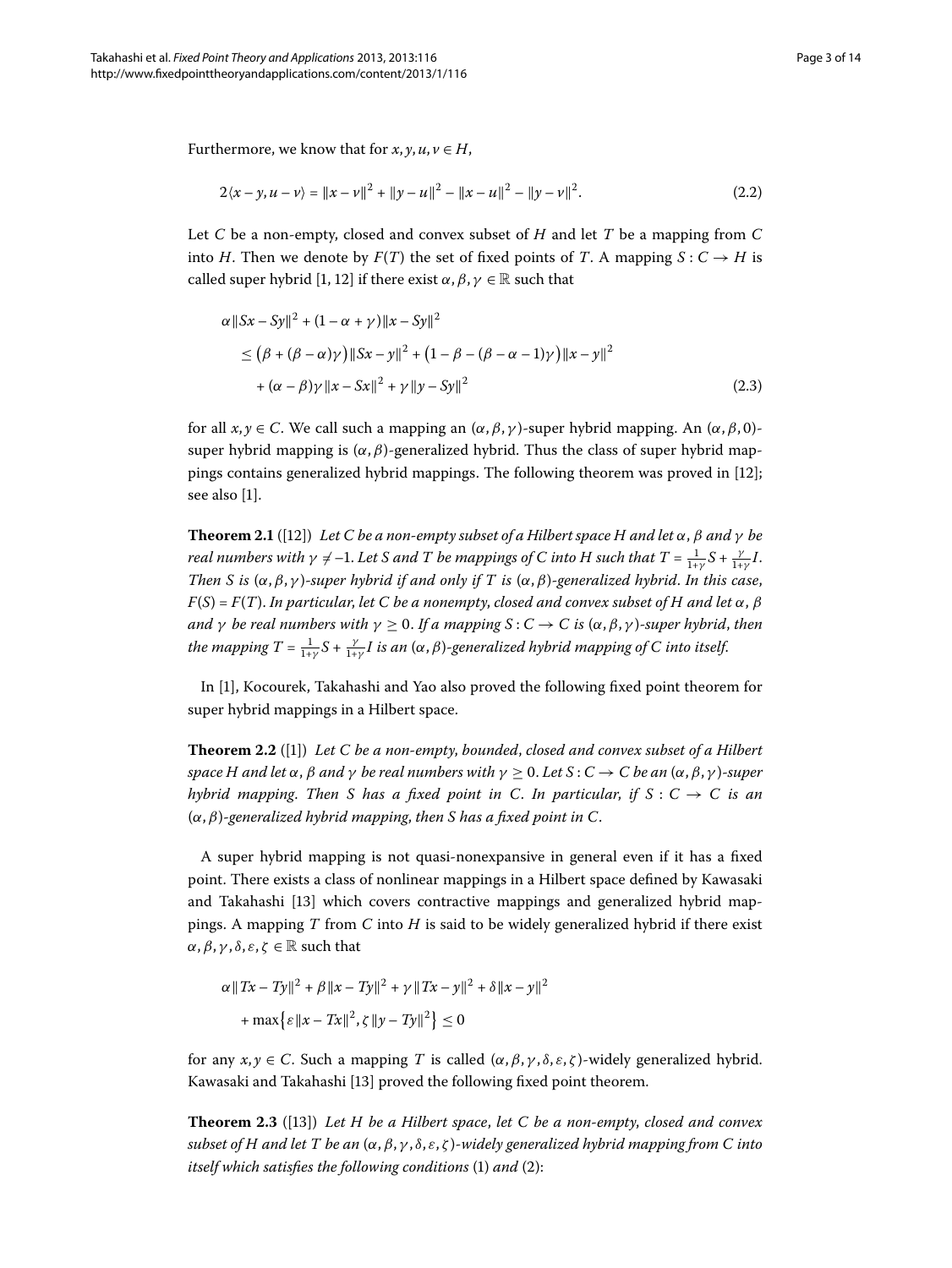<span id="page-3-0"></span>(1)  $\alpha + \beta + \gamma + \delta \geq 0$ ; (2)  $\varepsilon + \alpha + \gamma > 0$ ,  $\omega r \zeta + \alpha + \beta > 0$ . *Then T has a fixed point if and only if there exists*  $z \in C$  *such that*  $\{T^n z \mid n = 0, 1, ...\}$  *is bounded. In particular, a fixed point of T is unique in the case of*  $\alpha + \beta + \gamma + \delta > 0$  *under the condition* (1).

Very recently, Kawasaki and Takahashi [\[](#page-13-6)7] also proved the following fixed point theorem which will be used in the proofs of our main theorems in this paper.

**Theorem 2.4** ([\[](#page-13-6)7]) Let H be a Hilbert space, let C be a non-empty, closed and convex subset *of H and let T be an* (*α*,*β*, *γ* , *δ*, *ε*, *ζ* , *η*)*-widely more generalized hybrid mapping from C into itself, i.e., there exist*  $\alpha$ *,*  $\beta$ *,*  $\gamma$ *,*  $\delta$ *,*  $\varepsilon$ *,*  $\zeta$ *,*  $\eta \in \mathbb{R}$  *such that* 

$$
\alpha \|Tx - Ty\|^2 + \beta \|x - Ty\|^2 + \gamma \|Tx - y\|^2 + \delta \|x - y\|^2
$$

$$
+ \varepsilon \|x - Tx\|^2 + \zeta \|y - Ty\|^2 + \eta \| (x - Tx) - (y - Ty) \|^2 \le 0
$$

*for all*  $x, y \in C$ *. Suppose that it satisfies the following condition* (1) *or* (2):

(1)  $\alpha + \beta + \gamma + \delta \geq 0$ ,  $\alpha + \gamma + \varepsilon + \eta > 0$  and  $\zeta + \eta \geq 0$ ;

(2)  $\alpha + \beta + \gamma + \delta \geq 0$ ,  $\alpha + \beta + \zeta + \eta > 0$  and  $\varepsilon + \eta \geq 0$ .

<span id="page-3-1"></span>*Then T has a fixed point if and only if there exists*  $z \in C$  *such that*  $\{T^n z \mid n = 0, 1, ...\}$  *is bounded. In particular, a fixed point of T is unique in the case of*  $\alpha + \beta + \gamma + \delta > 0$  *under the conditions* (1) *and* (2).

In particular, we have the following theorem from Theorem 2[.](#page-3-0)4.

**Theorem .** *Let H be a Hilbert space*, *let C be a non-empty*, *bounded*, *closed and convex subset of H and let T be an* (*α*,*β*, *γ* , *δ*, *ε*, *ζ* , *η*)*-widely more generalized hybrid mapping from C* into itself which satisfies the following condition (1) or (2):

(1)  $\alpha + \beta + \gamma + \delta > 0$ ,  $\alpha + \gamma + \varepsilon + \eta > 0$  and  $\zeta + \eta > 0$ ;

(2)  $\alpha + \beta + \gamma + \delta \geq 0$ ,  $\alpha + \beta + \zeta + \eta > 0$  and  $\varepsilon + \eta \geq 0$ .

*Then T has a fixed point. In particular, a fixed point of T is unique in the case of*  $\alpha + \beta$  +  $\gamma + \delta > 0$  *under the conditions* (1) *and* (2).

# <span id="page-3-2"></span>**3 Fixed point theorems for non-self mappings**

In this section, using the fixed point theorem (Theorem 2.5), we first prove the following fixed point theorem for widely more generalized hybrid non-self mappings in a Hilbert space.

**Theorem .** *Let C be a non-empty*, *bounded*, *closed and convex subset of a Hilbert space* H and let  $\alpha, \beta, \gamma, \delta, \varepsilon, \zeta, \eta \in \mathbb{R}$ . Let  $T: C \to H$  be an  $(\alpha, \beta, \gamma, \delta, \varepsilon, \zeta, \eta)$ -widely more general*ized hybrid mapping. Suppose that it satisfies the following condition* (1) or (2):

(1)  $\alpha + \beta + \gamma + \delta \geq 0$ ,  $\alpha + \gamma + \varepsilon + \eta > 0$ ,  $\alpha + \beta + \zeta + \eta \geq 0$  and  $\zeta + \eta \geq 0$ ;

(2)  $\alpha + \beta + \gamma + \delta \geq 0$ ,  $\alpha + \beta + \zeta + \eta > 0$ ,  $\alpha + \gamma + \varepsilon + \eta \geq 0$  and  $\varepsilon + \eta \geq 0$ .

*Assume that there exists a positive number m* > 1 *such that for any*  $x \in C$ ,

$$
Tx = x + t(y - x)
$$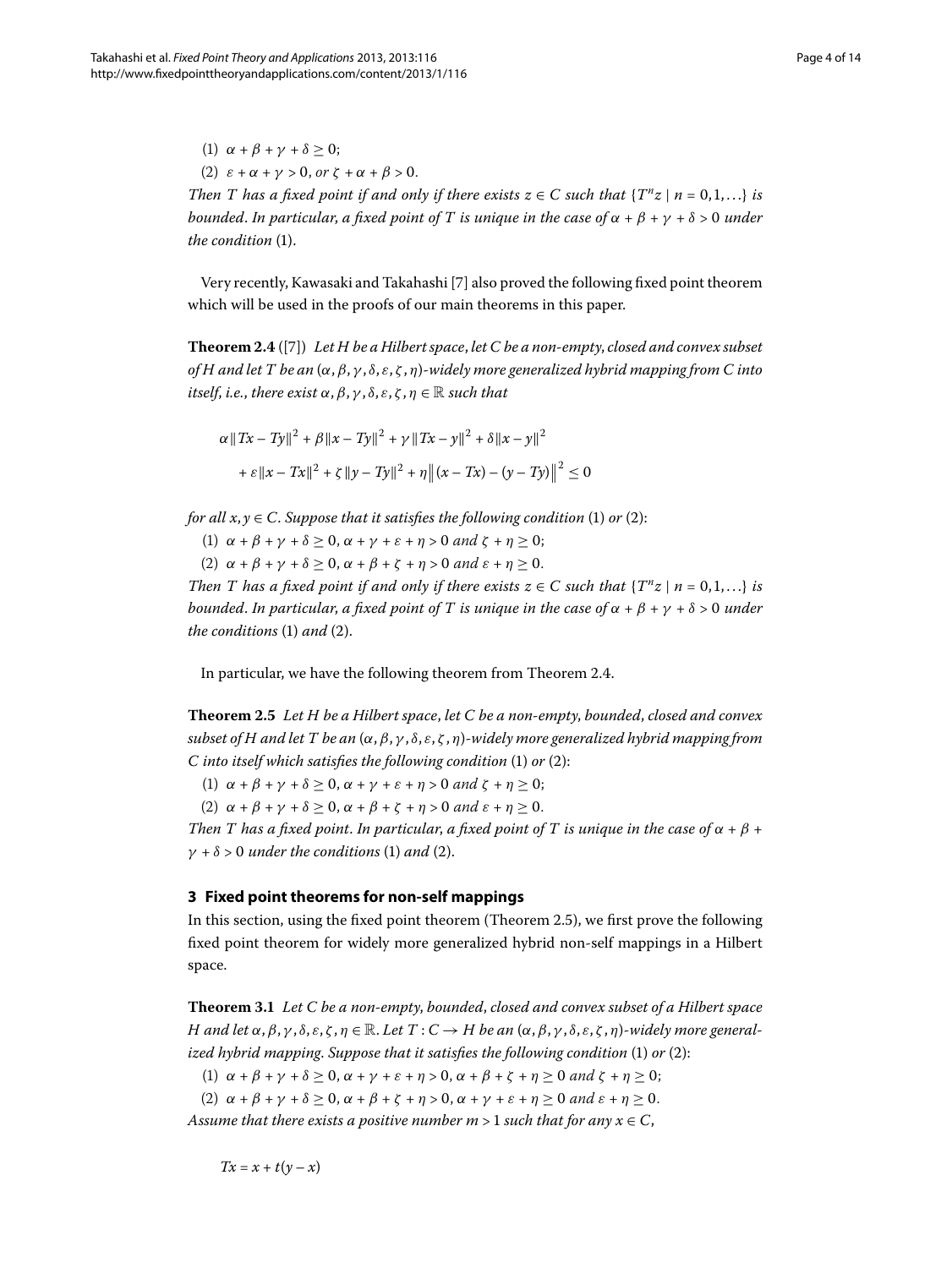*for some y*  $\in$  *C* and t with  $0 < t \leq m$ . Then T has a fixed point in C. In particular, a fixed *point of T is unique in the case of*  $\alpha + \beta + \gamma + \delta > 0$  *under the conditions* (1) *and* (2).

*Proof* We give the proof for the case of (1). By the assumption, we have that for any  $x \in C$ , there exist  $y \in C$  and  $t$  with  $0 < t \leq m$  such that  $Tx = x + t(y - x)$ . From this, we have  $Tx = ty + (1 - t)x$  and hence

$$
y = \frac{1}{t}Tx + \frac{t-1}{t}x.
$$

Define  $Ux \in C$  as follows:

$$
Ux = \left(1 - \frac{t}{m}\right)x + \frac{t}{m}y = \left(1 - \frac{t}{m}\right)x + \frac{t}{m}\left(\frac{1}{t}Tx + \frac{t-1}{t}x\right) = \frac{1}{m}Tx + \frac{m-1}{m}x.
$$

Taking  $\lambda > 0$  with  $m = 1 + \lambda$ , we have that

<span id="page-4-0"></span>
$$
Ux = \frac{1}{1+\lambda}Tx + \frac{\lambda}{1+\lambda}x
$$

and hence

$$
T = (1 + \lambda)U - \lambda I. \tag{3.1}
$$

Since  $T: C \to H$  is an  $(\alpha, \beta, \gamma, \delta, \varepsilon, \zeta, \eta)$ -widely more generalized hybrid mapping, we have from (3.1) and (2.1) that for any  $x, y \in C$ ,

$$
\alpha \| (1 + \lambda)Ux - \lambda x - ((1 + \lambda)Uy - \lambda y) \|^{2}
$$
  
+  $\beta \| x - ((1 + \lambda)Uy - \lambda y) \|^{2} + \gamma \| (1 + \lambda)Ux - \lambda x - y \|^{2} + \delta \| x - y \|^{2}$   
+  $\varepsilon \| x - ((1 + \lambda)Ux - \lambda x) \|^{2} + \zeta \| (1 + \lambda)Uy - \lambda y - y \|^{2}$   
+  $\eta \| x - ((1 + \lambda)Ux - \lambda x) - (y - ((1 + \lambda)Uy - \lambda y)) \|^{2}$   
=  $\alpha \| (1 + \lambda)(Ux - Uy) - \lambda(x - y) \|^{2}$   
+  $\beta \| (1 + \lambda)(x - Uy) - \lambda(x - y) \|^{2} + \gamma \| (1 + \lambda)(Ux - y) - \lambda(x - y) \|^{2}$   
+  $\delta \| x - y \|^{2} + \varepsilon \| (1 + \lambda)(x - Ux) \|^{2} + \zeta \| (1 + \lambda)(y - Uy) \|^{2}$   
+  $\eta \| (1 + \lambda)(x - Ux) - (1 + \lambda)(y - Uy) \|^{2}$   
=  $\alpha (1 + \lambda) \| Ux - Uy \|^{2} - \alpha \lambda \| x - y \|^{2} + \alpha \lambda (1 + \lambda) \| x - y - (Ux - Uy) \|^{2}$   
+  $\beta (1 + \lambda) \| x - Uy \|^{2} - \beta \lambda \| x - y \|^{2} + \beta \lambda (1 + \lambda) \| y - Uy \|^{2}$   
+  $\gamma (1 + \lambda) \| Ux - y \|^{2} - \gamma \lambda \| x - y \|^{2} + \gamma \lambda (1 + \lambda) \| y - Ux \|^{2} + \delta \| x - y \|^{2}$   
+  $\gamma (1 + \lambda)^{2} \| x - Ux \|^{2} + \zeta (1 + \lambda)^{2} \| y - Uy \|^{2}$   
+  $\gamma (1 + \lambda)^{2} \| x - Ux \|^{2} + \zeta (1 + \lambda)^{2} \| y - Uy \|^{2}$   
+  $\eta (1 + \lambda)^{2} \| x - Ux \|^{2} + \zeta (1 + \lambda)^{2} \| y - Uy \|^{2}$   
=  $\alpha (1 + \lambda) \| Ux - Uy \|^{2} + \beta (1 + \lambda) \| x - Uy \|^{2} + \gamma (1 + \lambda) \| Ux -$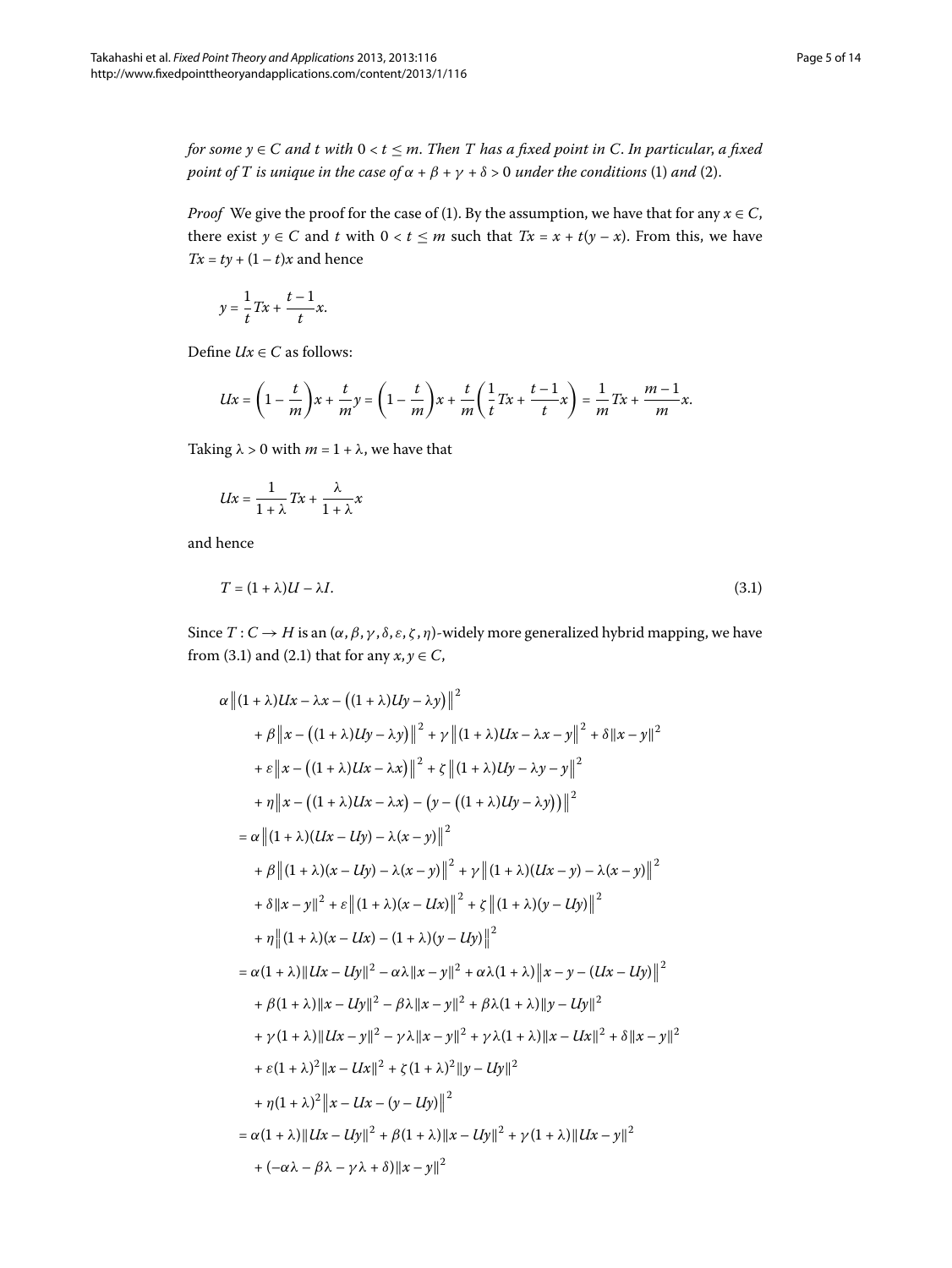+ 
$$
(\gamma \lambda + \varepsilon \lambda + \varepsilon)(1 + \lambda) ||x - Ux||^2 + (\beta \lambda + \zeta \lambda + \zeta)(1 + \lambda) ||y - Uy||^2
$$
  
+  $(\alpha \lambda + \eta \lambda + \eta)(1 + \lambda) ||x - y - (Ux - Uy)||^2 \le 0.$ 

This implies that *U* is widely more generalized hybrid. Since  $\alpha + \beta + \gamma + \delta \geq 0$ ,  $\alpha + \gamma + \varepsilon + \eta$  $0, α + β + ζ + η ≥ 0$  and  $ζ + η ≥ 0$ , we obtain that

$$
\alpha(1 + \lambda) + \beta(1 + \lambda) + \gamma(1 + \lambda) - \alpha\lambda - \beta\lambda - \gamma\lambda + \delta = \alpha + \beta + \gamma + \delta \ge 0,
$$
  
\n
$$
\alpha(1 + \lambda) + \gamma(1 + \lambda) + (\gamma\lambda + \varepsilon\lambda + \varepsilon)(1 + \lambda) + (\alpha\lambda + \eta\lambda + \eta)(1 + \lambda)
$$
  
\n
$$
= (1 + \lambda)(\alpha + \gamma + \varepsilon + \eta + \lambda(\gamma + \varepsilon + \alpha + \eta))
$$
  
\n
$$
= (1 + \lambda)^2(\alpha + \gamma + \varepsilon + \eta) > 0,
$$
  
\n
$$
(\beta\lambda + \zeta\lambda + \zeta)(1 + \lambda) + (\alpha\lambda + \eta\lambda + \eta)(1 + \lambda)
$$
  
\n
$$
= ((\alpha + \beta + \zeta + \eta)\lambda + \zeta + \eta)(1 + \lambda) \ge 0.
$$

By Theorem 2.5, we obtain that  $F(U) \neq \emptyset$ . Therefore, we have from  $F(U) = F(T)$  that *F*(*T*)  $\neq$  Ø. Suppose that  $\alpha + \beta + \gamma + \delta$  > 0. Let  $p_1$  and  $p_2$  be fixed points of *T*. We have that

$$
\alpha ||Tp_1 - Tp_2||^2 + \beta ||p_1 - Tp_2||^2 + \gamma ||Tp_1 - p_2||^2 + \delta ||p_1 - p_2||^2
$$
  
+  $\varepsilon ||p_1 - Tp_1||^2 + \zeta ||p_2 - Tp_2||^2 + \eta ||(p_1 - Tp_1) - (p_2 - Tp_2)||^2$   
=  $(\alpha + \beta + \gamma + \delta) ||p_1 - p_2||^2 \le 0$ 

<span id="page-5-0"></span>and hence  $p_1 = p_2$ . Therefore, a fixed point of *T* is unique.

Similarly, we can obtain the desired result for the case when  $\alpha + \beta + \gamma + \delta \geq 0$ ,  $\alpha + \beta + \gamma$  $\zeta + \eta > 0$ ,  $\alpha + \gamma + \varepsilon + \eta \ge 0$  and  $\varepsilon + \eta \ge 0$ . This completes the proof.  $\Box$ 

The following theorem is a useful extension of Theorem 3.1.

**Theorem .** *Let H be a Hilbert space*, *let C be a non-empty*, *bounded*, *closed and convex subset of H and let T be an* (*α*,*β*, *γ* , *δ*, *ε*, *ζ* , *η*)*-widely more generalized hybrid mapping from C* into *H* which satisfies the following condition (1) or (2):

- (1)  $\alpha + \beta + \gamma + \delta \geq 0$ ,  $\alpha + \gamma + \varepsilon + \eta > 0$ ,  $\alpha + \beta + \zeta + \eta \geq 0$  and  $[0, 1) \cap {\lambda \mid (\alpha + \beta)\lambda + \zeta + \eta \geq 0} \neq \emptyset;$
- (2)  $\alpha + \beta + \gamma + \delta \ge 0$ ,  $\alpha + \beta + \zeta + \eta > 0$ ,  $\alpha + \gamma + \varepsilon + \eta \ge 0$  and  $[0, 1) \cap {\lambda \mid (\alpha + \gamma)\lambda + \varepsilon + \eta \geq 0} \neq \emptyset.$

*Assume that there exists m* > 1 *such that for any*  $x \in C$ ,

 $Tx = x + t(y - x)$ 

*for some*  $y \in C$  *and t with*  $0 < t \leq m$ . *Then T has a fixed point. In particular, a fixed point of T* is unique in the case of  $\alpha + \beta + \gamma + \delta > 0$  under the conditions (1) and (2).

*Proof* Let  $\lambda \in [0, 1) \cap {\lambda \setminus (\alpha + \beta) \lambda + \zeta + \eta \geq 0}$  and define  $S = (1 - \lambda)T + \lambda I$ . Then *S* is a mapping from *C* into *H*. Since  $\lambda \neq 1$ , we obtain that  $F(S) = F(T)$ . Moreover, from  $T =$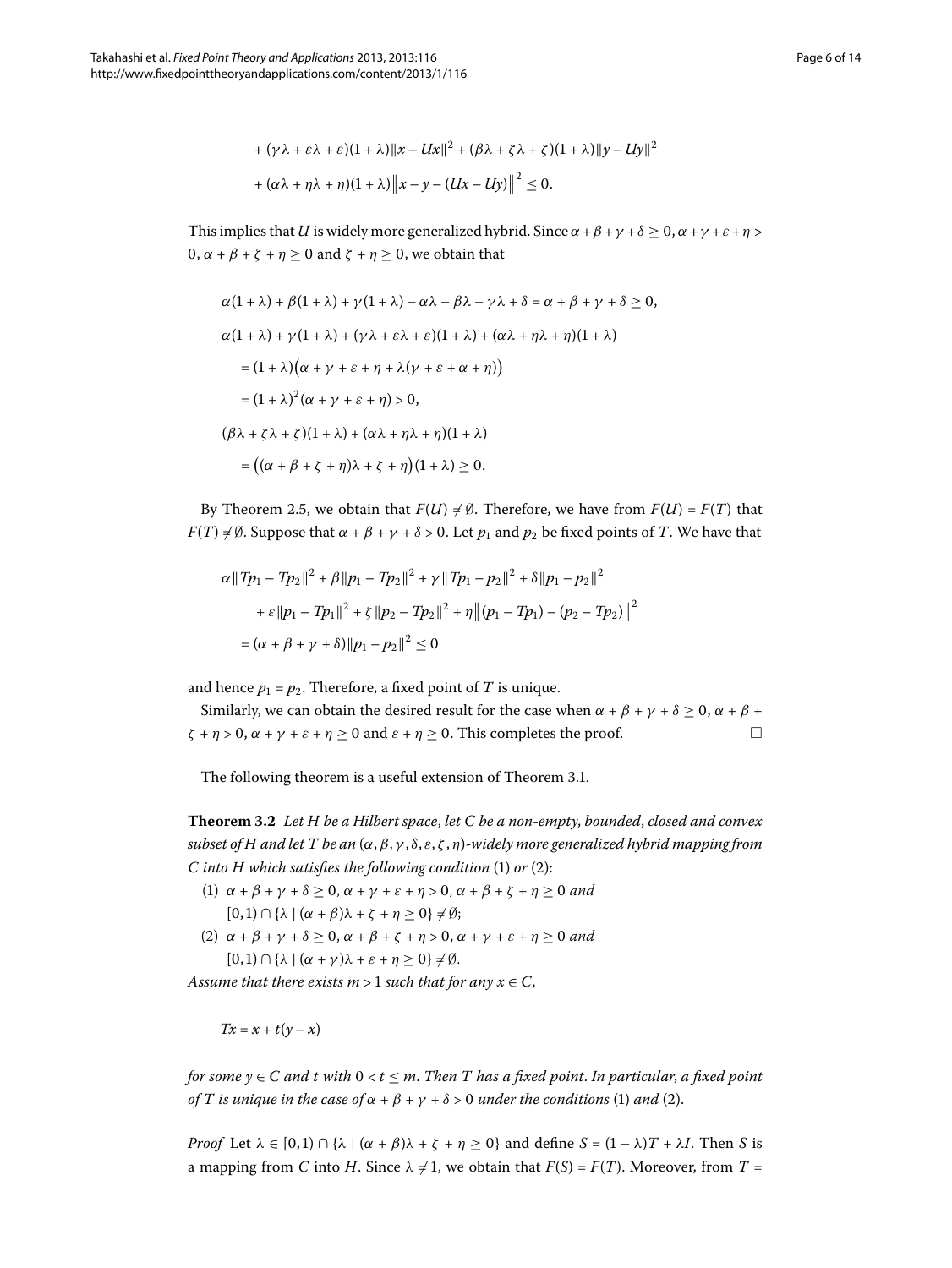$\frac{1}{1-\lambda}S - \frac{\lambda}{1-\lambda}I$  and (2.1), we have that

$$
\alpha \left\| \left( \frac{1}{1-\lambda} Sx - \frac{\lambda}{1-\lambda} x \right) - \left( \frac{1}{1-\lambda} Sy - \frac{\lambda}{1-\lambda} y \right) \right\|^2
$$
  
+  $\beta \left\| x - \left( \frac{1}{1-\lambda} Sy - \frac{\lambda}{1-\lambda} y \right) \right\|^2 + \gamma \left\| \left( \frac{1}{1-\lambda} Sx - \frac{\lambda}{1-\lambda} x \right) - y \right\|^2 + \delta \| x - y \|^2$   
+  $\varepsilon \left\| x - \left( \frac{1}{1-\lambda} Sx - \frac{\lambda}{1-\lambda} x \right) \right\|^2 + \varepsilon \left\| y - \left( \frac{1}{1-\lambda} Sy - \frac{\lambda}{1-\lambda} y \right) \right\|^2$   
+  $\eta \left\| \left( x - \left( \frac{1}{1-\lambda} Sx - \frac{\lambda}{1-\lambda} x \right) \right) - \left( y - \left( \frac{1}{1-\lambda} Sy - \frac{\lambda}{1-\lambda} y \right) \right) \right\|^2$   
=  $\alpha \left\| \frac{1}{1-\lambda} (Sx - Sy) - \frac{\lambda}{1-\lambda} (x - y) \right\|^2$   
+  $\beta \left\| \frac{1}{1-\lambda} (x - Sy) - \frac{\lambda}{1-\lambda} (x - y) \right\|^2$   
+  $\gamma \left\| \frac{1}{1-\lambda} (Sx - y) - \frac{\lambda}{1-\lambda} (x - y) \right\|^2$   
+  $\varepsilon \left\| \frac{1}{1-\lambda} (x - Sx) \right\|^2 + \varepsilon \left\| \frac{1}{1-\lambda} (y - Sy) \right\|^2$   
+  $\eta \left\| \frac{1}{1-\lambda} (x - Sx) - \frac{1}{1-\lambda} (y - Sy) \right\|^2$   
=  $\frac{\alpha}{1-\lambda} \| Sx - Sy \|^2 + \frac{\beta}{1-\lambda} \| x - Sy \|^2$   
+  $\frac{\gamma}{1-\lambda} \| Sx - y \|^2 + \left( -\frac{\lambda}{1-\lambda} (x + \beta + \gamma) + \delta \right) \| x - y \|^2$   
+  $\frac{\varepsilon + \gamma \lambda}{1-\lambda} \| x - Sx \|^2 + \left( \frac{\lambda}{1-\lambda} (x$ 

Therefore S is an  $(\frac{\alpha}{1-\lambda}, \frac{\beta}{1-\lambda}, \frac{\gamma}{1-\lambda}, -\frac{\lambda}{1-\lambda}(\alpha+\beta+\gamma)+\delta, \frac{\varepsilon+\gamma\lambda}{(1-\lambda)^2}, \frac{\zeta+\beta\lambda}{(1-\lambda)^2}, \frac{\eta+\alpha\lambda}{(1-\lambda)^2})$ -widely more generalized hybrid mapping. Furthermore, we obtain that

$$
\frac{\alpha}{1-\lambda} + \frac{\beta}{1-\lambda} + \frac{\gamma}{1-\lambda} - \frac{\lambda}{1-\lambda}(\alpha + \beta + \gamma) + \delta = \alpha + \beta + \gamma + \delta \ge 0,
$$
  

$$
\frac{\alpha}{1-\lambda} + \frac{\gamma}{1-\lambda} + \frac{\varepsilon + \gamma\lambda}{(1-\lambda)^2} + \frac{\eta + \alpha\lambda}{(1-\lambda)^2} = \frac{\alpha + \gamma + \varepsilon + \eta}{(1-\lambda)^2} > 0,
$$
  

$$
\frac{\alpha}{1-\lambda} + \frac{\beta}{1-\lambda} + \frac{\zeta + \beta\lambda}{(1-\lambda)^2} + \frac{\eta + \alpha\lambda}{(1-\lambda)^2} = \frac{\alpha + \beta + \zeta + \eta}{(1-\lambda)^2} \ge 0,
$$
  

$$
\frac{\zeta + \beta\lambda}{(1-\lambda)^2} + \frac{\eta + \alpha\lambda}{(1-\lambda)^2} = \frac{(\alpha + \beta)\lambda + \zeta + \eta}{(1-\lambda)^2} \ge 0.
$$

Furthermore, from the assumption, there exists  $m > 1$  such that for any  $x \in C$ ,

$$
Sx = (1 - \lambda)Tx + \lambda x = (1 - \lambda)(x + t(y - x)) + \lambda x = t(1 - \lambda)(y - x) + x,
$$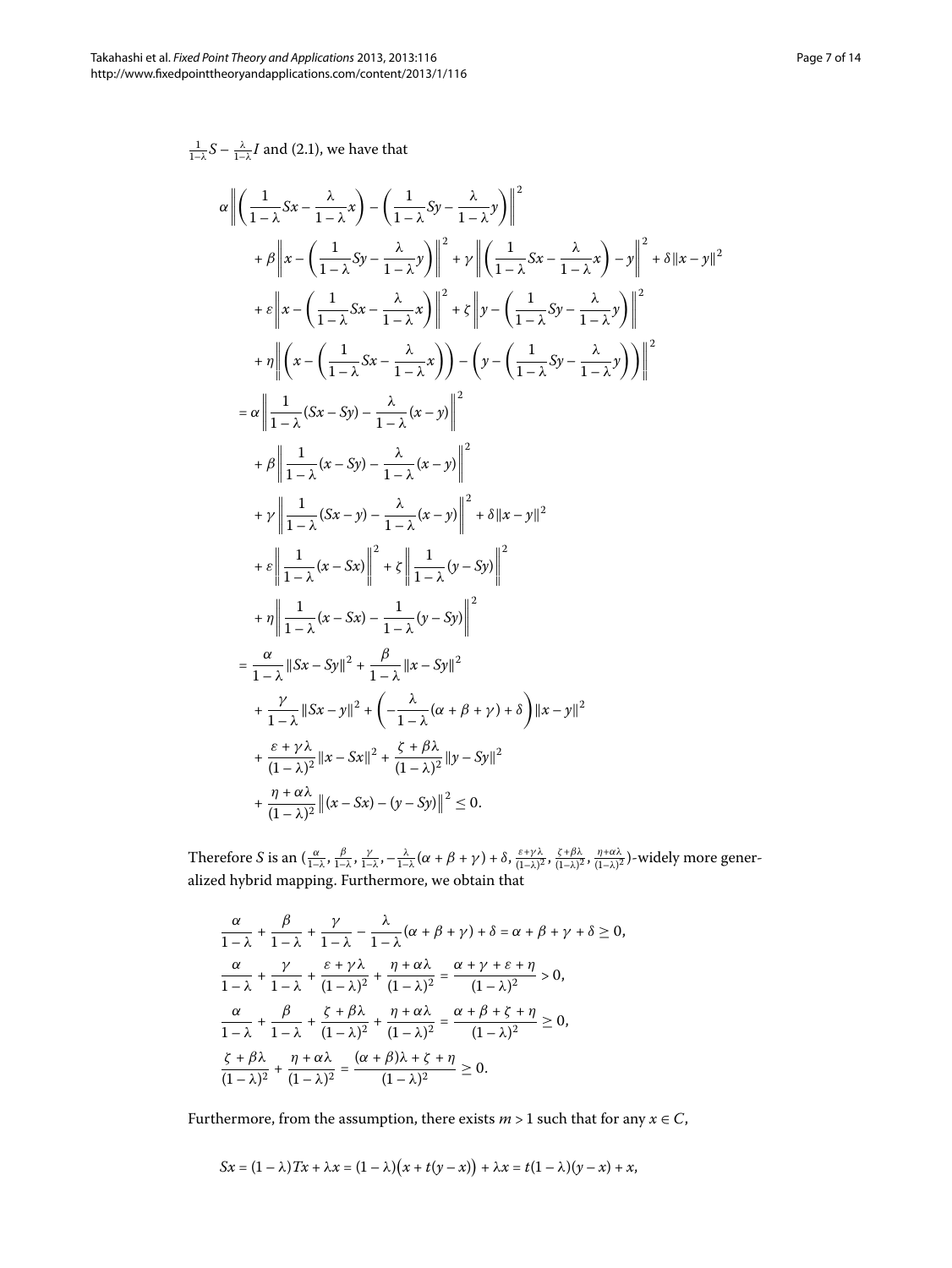where  $y \in C$  and  $0 < t \leq m$ . From  $0 \leq \lambda < 1$ , we have  $0 < t(1 - \lambda) \leq m$ . Putting  $s = t(1 - \lambda)$ , we have that there exists  $m > 1$  such that for any  $x \in C$ ,

 $Sx = x + s(y - x)$ 

for some  $y \in C$  and *s* with  $0 < s \leq m$ [.](#page-3-2) Therefore, we obtain from Theorem 3.1 that  $F(S) \neq \emptyset$ . Since  $F(S) = F(T)$ , we obtain that  $F(T) \neq \emptyset$ .

Next, suppose that  $\alpha + \beta + \gamma + \delta > 0$ . Let  $p_1$  and  $p_2$  be fixed points of *T*. As in the proof of Theorem 3[.](#page-3-2)1, we have  $p_1 = p_2$ . Therefore a fixed point of *T* is unique.

In the case of  $\alpha + \beta + \gamma + \delta \ge 0$ ,  $\alpha + \beta + \zeta + \eta > 0$ ,  $\alpha + \gamma + \varepsilon + \eta \ge 0$  and  $[0,1) \cap {\lambda}$  $(\alpha + \gamma)\lambda + \varepsilon + \eta \ge 0$   $\neq \emptyset$ , we can obtain the desired result by replacing the variables *x* and *y*.

**Remark 1** We can also prove Theorems 3[.](#page-5-0)1 and 3.2 by using the condition

 $-\beta - \delta + \varepsilon + \eta > 0$ , or  $-\gamma - \delta + \varepsilon + \eta > 0$ 

instead of the condition

$$
\alpha + \gamma + \varepsilon + \eta > 0, \quad \text{or} \quad \alpha + \beta + \zeta + \eta > 0,
$$

respectively. In fact, in the case of the condition  $-\beta - \delta + \varepsilon + \eta > 0$ , we obtain from  $\alpha + \beta + \delta$ *γ* +  $\delta$   $\geq$  0 that

$$
0<-\beta-\delta+\varepsilon+\eta\leq\alpha+\gamma+\varepsilon+\eta.
$$

Thus we obtain the desired results by Theorems 3[.](#page-5-0)1 and 3.2. Similarly, in the case of  $-\gamma$  – *δ* + *ε* + *η* > 0, we can obtain the results by using the case of  $\alpha$  +  $\beta$  +  $\zeta$  + *η* > 0.

### **4 Fixed point theorems for well-known mappings**

Using Theorem 3.1, we first show the following fixed point theorem for generalized hybrid non-self mappings in a Hilbert space; see also Kocourek, Takahashi and Yao [].

**Theorem .** *Let H be a Hilbert space*, *let C be a non-empty*, *bounded*, *closed and convex subset of H and let T be a generalized hybrid mapping from C into H, i.e., there exist*  $\alpha, \beta \in$ R *such that*

$$
\alpha \|Tx - Ty\|^2 + (1 - \alpha) \|x - Ty\|^2 \le \beta \|Tx - y\|^2 + (1 - \beta) \|x - y\|^2
$$

*for any x*,  $\gamma \in C$ . *Suppose*  $\alpha - \beta \ge 0$  *and assume that there exists m* > 1 *such that for any x* ∈ *C*,

$$
Tx = x + t(y - x)
$$

*for some*  $y \in C$  *and*  $t$  *with*  $0 < t \leq m$ *. Then*  $T$  *has a fixed point.* 

*Proof* An  $(\alpha, \beta)$ -generalized hybrid mapping *T* from *C* into *H* is an  $(\alpha, 1 - \alpha, -\beta, -(1 - \alpha))$ *β*), 0, 0, 0)-widely more generalized hybrid mapping. Furthermore,  $\alpha + (1 - \alpha) - \beta - (1 - \beta) =$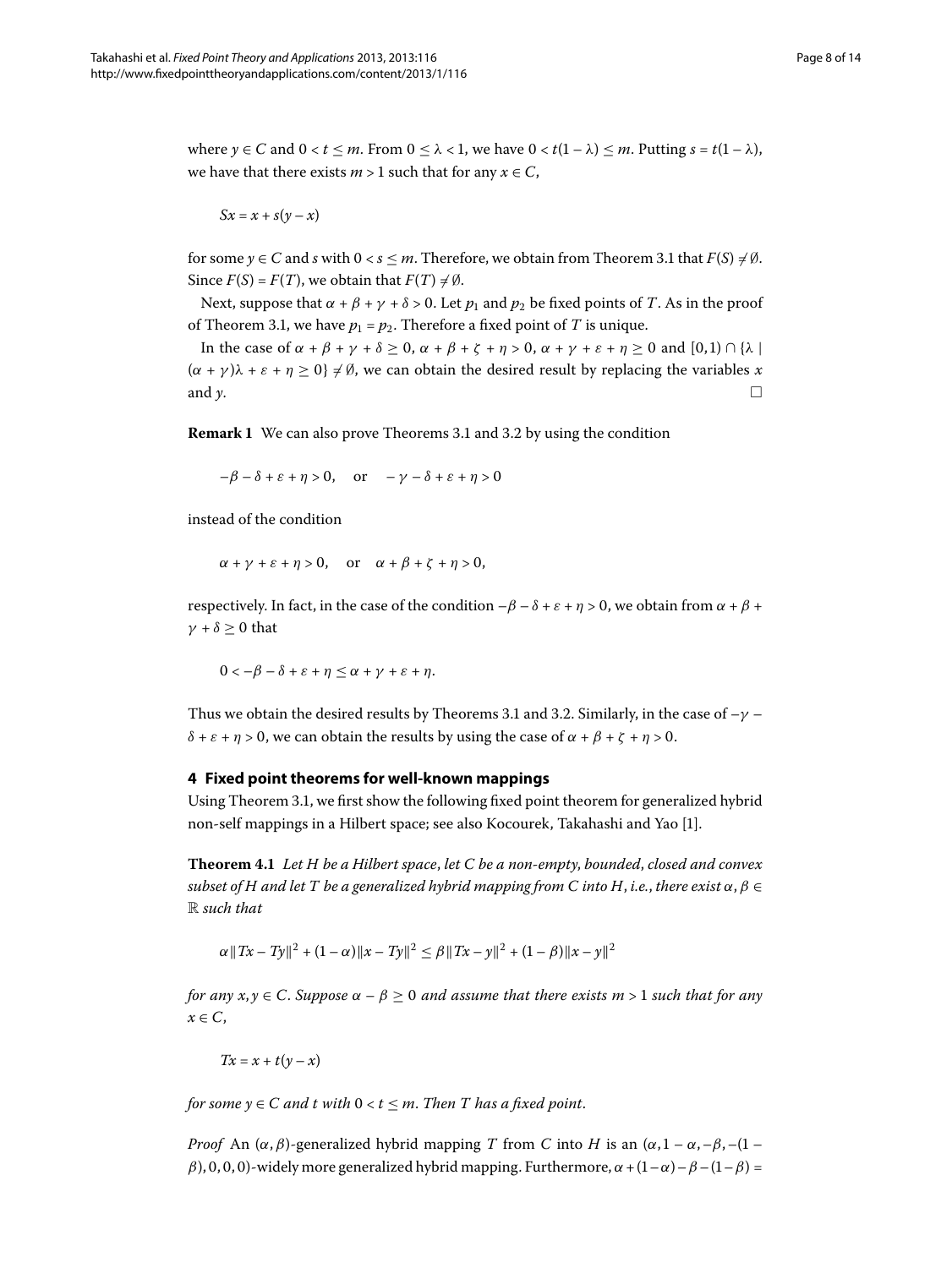$0, \alpha + (1 - \alpha) + 0 + 0 = 1 > 0, \alpha - \beta + 0 + 0 = \alpha - \beta \ge 0$  and  $0 + 0 = 0$ , that is, it satisfies the condition (2) in Theorem 3[.](#page-3-2)1. Furthermore, since there exists  $m \ge 1$  such that for any  $x \in C$ ,

$$
Tx = x + t(y - x)
$$

for some  $\gamma \in C$  and *t* with  $0 < t < m$ , we obtain the desired result from Theorem 3[.](#page-3-2)1.  $\Box$ 

Using Theorem 3.1, we can also show the following fixed point theorem for widely generalized hybrid non-self mappings in a Hilbert space; see Kawasaki and Takahashi [13].

**Theorem .** *Let H be a Hilbert space*, *let C be a non-empty*, *bounded*, *closed and convex subset of H and let T be an* (*α*,*β*, *γ* , *δ*, *ε*, *ζ* )*-widely generalized hybrid mapping from C into H* which satisfies the following condition (1) or (2):

(1)  $\alpha + \beta + \gamma + \delta \geq 0$ ,  $\alpha + \gamma + \varepsilon > 0$  and  $\alpha + \beta \geq 0$ ;

(2)  $\alpha + \beta + \gamma + \delta \geq 0$ ,  $\alpha + \beta + \zeta > 0$  and  $\alpha + \gamma \geq 0$ .

*Assume that there exists m* > 1 *such that for any*  $x \in C$ ,

$$
Tx = x + t(y - x)
$$

*for some*  $y \in C$  *and*  $t \in \mathbb{R}$  *with*  $0 < t \leq m$ . Then T has a fixed point. In particular, a fixed *point of T is unique in the case of*  $\alpha + \beta + \gamma + \delta > 0$  *under the conditions* (1) *and* (2).

*Proof* Since *T* is (*α*,*β*, *γ* , *δ*, *ε*, *ζ* )-widely generalized hybrid, we obtain that

$$
\alpha \|Tx - Ty\|^2 + \beta \|x - Ty\|^2 + \gamma \|Tx - y\|^2 + \delta \|x - y\|^2
$$
  
+ 
$$
\max \{\varepsilon \|x - Tx\|^2, \zeta \|y - Ty\|^2\} \le 0
$$

for any  $x, y \in C$ . In the case of  $\alpha + \gamma + \varepsilon > 0$ , from

$$
\varepsilon ||x - Tx||^2 \leq \max\bigl\{\varepsilon ||x - Tx||^2, \zeta ||y - Ty||^2\bigr\},\
$$

we obtain that

$$
\alpha \|Tx - Ty\|^2 + \beta \|x - Ty\|^2 + \gamma \|Tx - y\|^2 + \delta \|x - y\|^2 + \varepsilon \|x - Tx\|^2 \leq 0,
$$

that is, it is an  $(α, β, γ, δ, ε, 0, 0)$ -widely more generalized hybrid mapping. Furthermore, we have that  $\alpha + \beta + \gamma + \delta \ge 0$ ,  $\alpha + \gamma + \varepsilon + 0 = \alpha + \gamma + \varepsilon > 0$ ,  $\alpha + \beta + 0 + 0 = \alpha + \beta \ge 0$ and  $0 + 0 = 0$ , that is, it satisfies the condition (1) in Theorem 3[.](#page-3-2)1. Furthermore, since there exists  $m \geq 1$  such that for any  $x \in C$ ,

$$
Tx = x + t(y - x)
$$

for some  $y \in C$  and *t* with  $0 < t \le m$ , we obtain the desired result from Theorem 3[.](#page-3-2)1. In the case of  $\alpha + \beta + \gamma + \delta \ge 0$ ,  $\alpha + \beta + \zeta > 0$  and  $\alpha + \gamma \ge 0$ , we can obtain the desired result by replacing the variables *x* and *y*.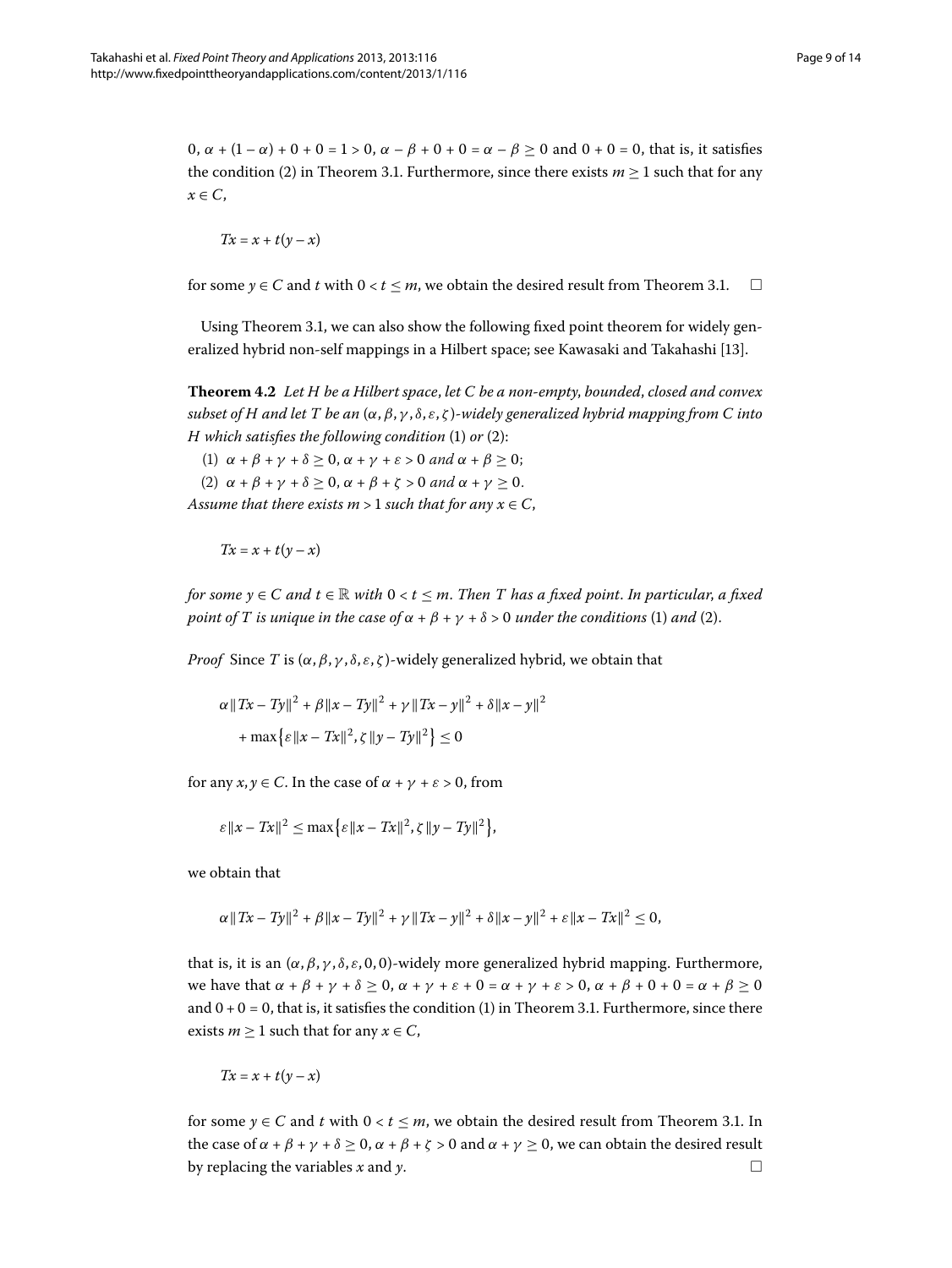We know that an  $(\alpha, \beta, \gamma, \delta, \varepsilon, \zeta, \eta)$ -widely more generalized hybrid mapping with  $\alpha = 1$ ,  $\beta = \gamma = \varepsilon = \zeta = 0$ ,  $\delta = -1$  and  $\eta = -k \in (-1, 0]$  is a strict pseudo-contractive mapping in the sense of Browder and Petryshyn [8[\]](#page-13-7). We also define the following mapping:  $T: C \rightarrow H$  is called a generalized strict pseudo-contractive mapping if there exist  $r, k \in \mathbb{R}$  with  $0 \le r \le 1$ and  $0 \leq k < 1$  such that

$$
||Tx - Ty||2 \le r||x - y||2 + k|| (x - Tx) - (y - Ty)||2
$$

for any  $x, y \in C$ [.](#page-5-0) Using Theorem 3.2, we can show the following fixed point theorem for generalized strict pseudo-contractive non-self mappings in a Hilbert space.

**Theorem .** *Let H be a Hilbert space*, *let C be a non-empty*, *bounded*, *closed and convex subset of H and let T be a generalized strict pseudo-contractive mapping from C into H*, *that is, there exist r,*  $k \in \mathbb{R}$  *with*  $0 \le r \le 1$  *and*  $0 \le k < 1$  *such that* 

$$
||Tx - Ty||2 \le r||x - y||2 + k|| (x - Tx) - (y - Ty)||2
$$

*for all*  $x, y \in C$ . Assume that there exists  $m > 1$  such that for any  $x \in C$ ,

$$
Tx = x + t(y - x)
$$

*for some y*  $\in$  *C* and  $t \in \mathbb{R}$  *with*  $0 < t \leq m$ . Then *T* has a fixed point. In particular, if  $0 \leq r < 1$ , *then T has a unique fixed point*.

*Proof* A generalized strict pseudo-contractive mapping T from C into *H* is a  $(1,0,0,-r,0,$ 0,  $-k$ )-widely more generalized hybrid mapping. Furthermore,  $1 + 0 + 0 + (-r) \ge 0$ ,  $1 + 0 +$  $0+ (-k) = 1-k > 0, 1+0+0+(-k) = 1-k > 0$  and  $[0,1) \cap {\lambda} (1+0)\lambda + 0-k \ge 0 = [k,1) \ne \emptyset$ , that is, it satisfies the condition (1) in Theorem 3[.](#page-5-0)2. Furthermore, since there exists  $m \geq 1$ such that for any  $x \in C$ ,

<span id="page-9-0"></span>
$$
Tx = x + t(y - x)
$$

for some  $y \in C$  and *t* with  $0 < t \le m$ , we obtain the desired result from Theorem 3.2. In particular, if  $0 \le r < 1$ , then  $1 + 0 + 0 + (-r) > 0$ [.](#page-5-0) We have from Theorem 3.2 that *T* has a unique fixed point.  $\Box$ 

Let us consider the problem in the Introduction. A mapping  $T : [0, \frac{\pi}{2}] \to \mathbb{R}$  was defined as follows:

$$
Tx = \left(1 + \frac{1}{2}x\right)\cos x - \frac{1}{2}x^2\tag{4.1}
$$

for all  $x \in [0, \frac{\pi}{2}]$ . We have that

$$
Tx = \left(1 + \frac{1}{2}x\right)\cos x - \frac{1}{2}x^2
$$
  

$$
\iff \frac{1}{1 + \frac{1}{2}x}Tx + \frac{\frac{1}{2}x}{1 + \frac{1}{2}x}x = \cos x.
$$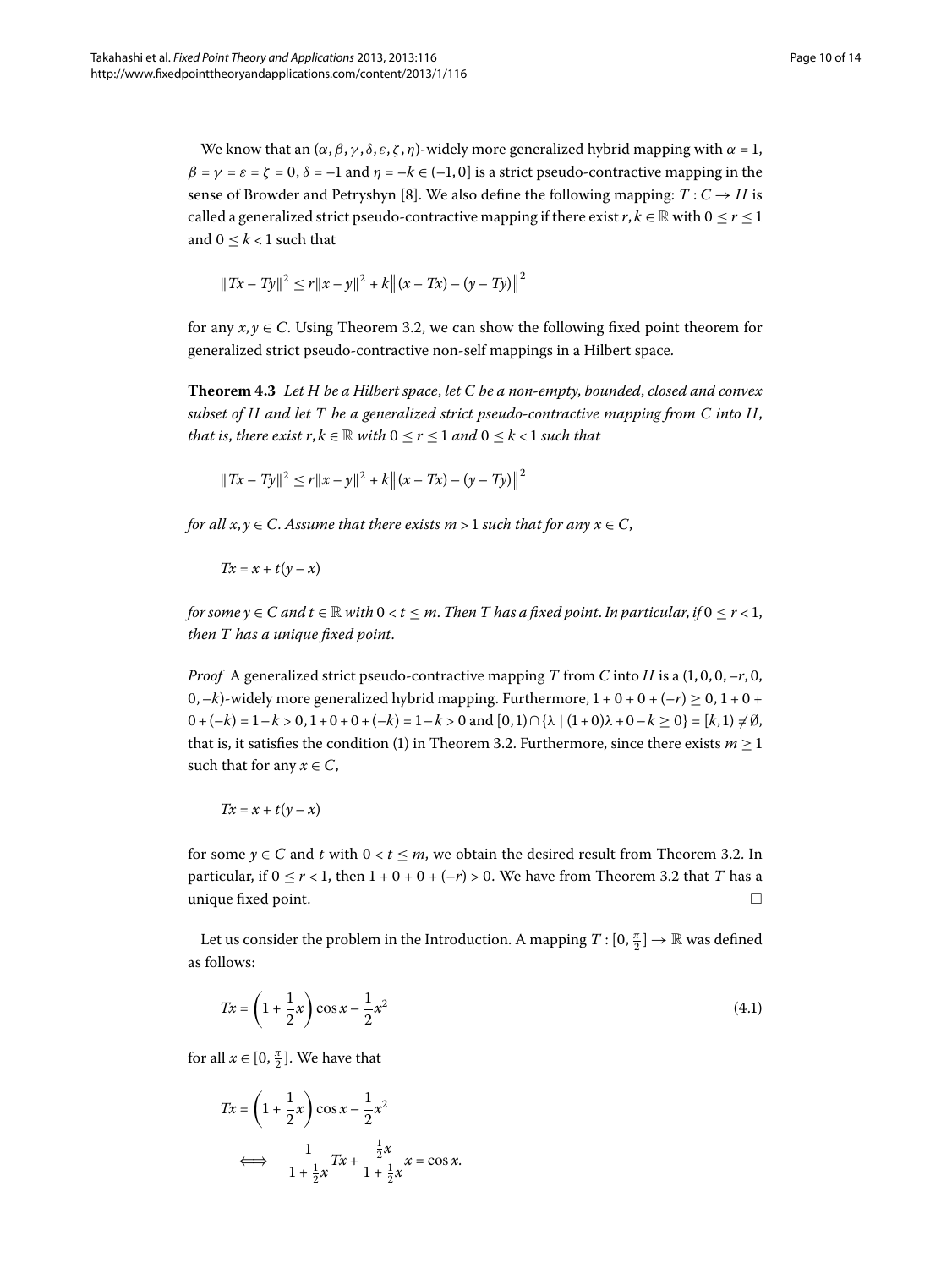Thus we have that for any  $x \in [0, \frac{\pi}{2}]$ ,

$$
\frac{1 + \frac{1}{2}x}{1 + \pi} \left( \frac{1}{1 + \frac{1}{2}x} Tx + \frac{\frac{1}{2}x}{1 + \frac{1}{2}x} \right) + \left( 1 - \frac{1 + \frac{1}{2}x}{1 + \pi} \right) x
$$

$$
= \frac{1 + \frac{1}{2}x}{1 + \pi} \cos x + \left( 1 - \frac{1 + \frac{1}{2}x}{1 + \pi} \right) x,
$$

and hence

$$
\frac{1}{1+\pi}Tx + \frac{\pi}{1+\pi}x = \frac{1+\frac{1}{2}x}{1+\pi}\cos x + \frac{\pi-\frac{1}{2}x}{1+\pi}x.
$$

Using this, we also have from (2.1) that for any  $x, y \in [0, \frac{\pi}{2}]$ ,

$$
\left| \frac{1}{1+\pi} Tx + \frac{\pi}{1+\pi} x - \left( \frac{1}{1+\pi} Ty + \frac{\pi}{1+\pi} y \right) \right|^2
$$
  
= 
$$
\left| \frac{1+\frac{1}{2}x}{1+\pi} \cos x + \frac{\pi - \frac{1}{2}x}{1+\pi} x - \left( \frac{1+\frac{1}{2}y}{1+\pi} \cos y + \frac{\pi - \frac{1}{2}y}{1+\pi} y \right) \right|^2
$$

and hence

<span id="page-10-0"></span>
$$
\frac{1}{1+\pi} |Tx - Ty|^2 + \frac{\pi}{1+\pi} |x - y|^2 - \frac{\pi}{(1+\pi)^2} |x - y - (Tx - Ty)|^2
$$

$$
= \left| \frac{1+\frac{1}{2}x}{1+\pi} \cos x + \frac{\pi - \frac{1}{2}x}{1+\pi} x - \left( \frac{1+\frac{1}{2}y}{1+\pi} \cos y + \frac{\pi - \frac{1}{2}y}{1+\pi} y \right) \right|^2.
$$
(4.2)

Define a function  $f : [0, \frac{\pi}{2}] \to \mathbb{R}$  as follows:

$$
f(x) = \frac{1 + \frac{1}{2}x}{1 + \pi} \cos x + \frac{\pi - \frac{1}{2}x}{1 + \pi}x
$$

for all  $x \in [0, \frac{\pi}{2}]$ . Then we have

$$
f'(x) = \frac{\frac{1}{2}}{1+\pi} \cos x - \frac{1+\frac{1}{2}x}{1+\pi} \sin x + \frac{\pi}{1+\pi} - \frac{x}{1+\pi}
$$

and

$$
f''(x) = -\frac{1}{1+\pi} \sin x - \frac{1+\frac{1}{2}x}{1+\pi} \cos x - \frac{1}{1+\pi}.
$$

Since

$$
f'(0) = \frac{\frac{1}{2} + \pi}{1 + \pi}, \qquad f'\left(\frac{\pi}{2}\right) = \frac{-1 + \frac{1}{4}\pi}{1 + \pi}
$$

and  $f''(x) < 0$  for all  $x \in [0, \frac{\pi}{2}]$ , we have from the mean value theorem that there exists a positive number  $r$  with  $0 < r < 1$  such that

$$
\left|\frac{1+\frac{1}{2}x}{1+\pi}\cos x + \frac{\pi-\frac{1}{2}x}{1+\pi}x - \left(\frac{1+\frac{1}{2}y}{1+\pi}\cos y + \frac{\pi-\frac{1}{2}y}{1+\pi}y\right)\right|^2 \le r|x-y|^2
$$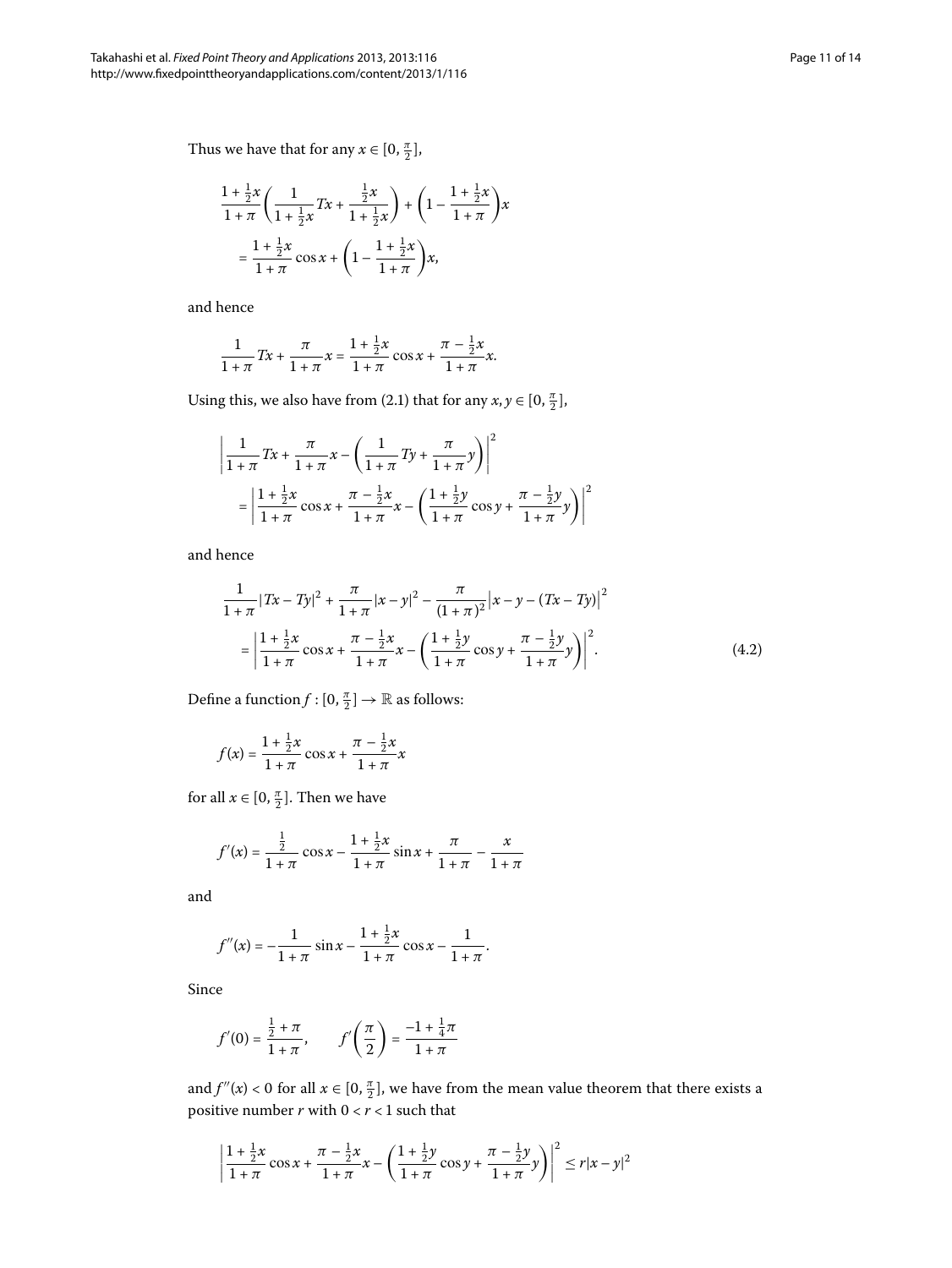for all  $x, y \in [0, \frac{\pi}{2}]$ [.](#page-10-0) Therefore, we have from (4.2) that

$$
\frac{1}{1+\pi} |Tx - Ty|^2 + \frac{\pi}{1+\pi} |x - y|^2 \le r|x - y|^2 + \frac{\pi}{(1+\pi)^2} |x - y - (Tx - Ty)|^2
$$

for all  $x, y \in [0, \frac{\pi}{2}]$ . Furthermore, we have from (4.1) that

$$
Tx = \left(1 + \frac{1}{2}x\right)(\cos x - x) + x
$$

for all  $x \in [0, \frac{\pi}{2}]$ . Take  $m = 1 + \pi$  and let  $t = 1 + \frac{1}{2}x$  and  $y = \cos x$  for all  $x \in [0, \frac{\pi}{2}]$ . Then we have that

$$
Tx = t(y - x) + x, y = \cos x \in \left[0, \frac{\pi}{2}\right] \text{ and } 0 < t = 1 + \frac{1}{2}x \le 1 + \pi.
$$

Using Theorem 3[.](#page-5-0)2, we have that *T* has a unique fixed point  $z \in [0, \frac{\pi}{2}]$ . We also know that  $z = Tz$  is equivalent to  $\cos z = z$ . In fact,

$$
z = Tz \iff z = \left(1 + \frac{1}{2}z\right)(\cos z - z) + z
$$

$$
\iff 0 = \left(1 + \frac{1}{2}z\right)(\cos z - z)
$$

$$
\iff 0 = \cos z - z.
$$

Using Theorem 3.2, we can also show the following fixed point theorem for super hybrid non-self mappings in a Hilbert space; see [\[](#page-13-0)1].

**Theorem .** *Let H be a Hilbert space*, *let C be a non-empty*, *bounded*, *closed and convex subset of H and let T be a super hybrid mapping from C into H*, *that is*, *there exist α*,*β*, *γ* ∈ R *such that*

$$
\alpha \|Tx - Ty\|^2 + (1 - \alpha + \gamma) \|x - Ty\|^2
$$
  
\n
$$
\leq (\beta + (\beta - \alpha)\gamma) \|Tx - y\|^2 + (1 - \beta - (\beta - \alpha - 1)\gamma) \|x - y\|^2
$$
  
\n
$$
+ (\alpha - \beta)\gamma \|x - Tx\|^2 + \gamma \|y - Ty\|^2
$$

*for all*  $x, y \in C$ . Assume that there exists  $m > 1$  such that for any  $x \in C$ ,

$$
Tx = x + t(y - x)
$$

*for some*  $y \in C$  *and*  $t$  *with*  $0 < t \le m$ *. Suppose that*  $\alpha - \beta \ge 0$  *or*  $\gamma \ge 0$ *. Then*  $T$  *has a fixed point*.

*Proof* An  $(\alpha, \beta, \gamma)$ -super hybrid mapping *T* from *C* into *H* is an  $(\alpha, 1 - \alpha + \gamma, -\beta - (\beta - \gamma)\gamma)$ *α*)*γ*,  $-1 + β + (β – α – 1)$ *γ*,  $-(α – β)$ *γ*,  $-γ$ , 0)-widely more generalized hybrid mapping. Furthermore,  $\alpha + (1 - \alpha + \gamma) + (-\beta - (\beta - \alpha)\gamma) + (-1 + \beta + (\beta - \alpha - 1)\gamma) = 0$ ,  $\alpha + (1 - \alpha + \gamma) = 0$ *γ*) + (–*γ*) + 0 = 1 > 0 and  $\alpha - \beta - (\beta - \alpha)\gamma - (\alpha - \beta)\gamma + 0 = \alpha - \beta \ge 0$ , that is, it satisfies the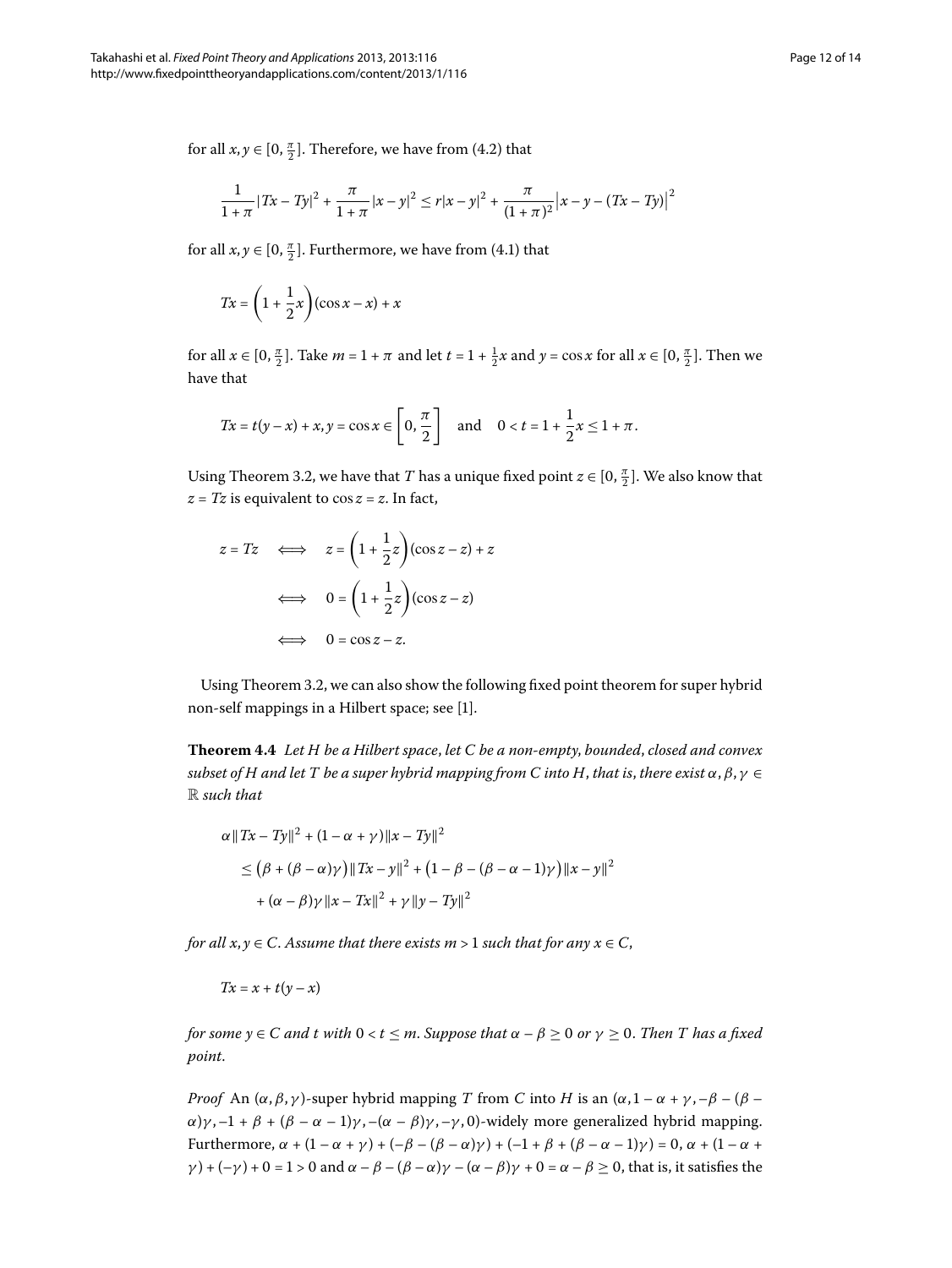conditions  $\alpha + \beta + \gamma + \delta \ge 0$ ,  $\alpha + \beta + \zeta + \eta > 0$  and  $\alpha + \gamma + \varepsilon + \eta \ge 0$  in (2) of Theorem 3[.](#page-5-0)2. Moreover, we have that

$$
[0,1) \cap \{\lambda \mid (\alpha + (-\beta - (\beta - \alpha)\gamma))\lambda + (-(\alpha - \beta)\gamma) + 0 \ge 0\}
$$
  
= [0,1) \cap \{\lambda \mid (\alpha - \beta)((1 + \gamma)\lambda - \gamma) \ge 0\}.

If  $\alpha - \beta > 0$ , then

$$
[0,1) \cap \left\{\lambda \mid (\alpha - \beta)\big((1 + \gamma)\lambda - \gamma\big) \ge 0\right\} = [0,1) \cap \left\{\lambda \mid (1 + \gamma)\lambda - \gamma \ge 0\right\}
$$

$$
= \begin{cases} [0,1) & \text{if } \gamma < 0, \\ \left[\frac{\gamma}{1 + \gamma}, 1\right) & \text{if } \gamma \ge 0 \end{cases}
$$

$$
\neq \emptyset,
$$

that is, it satisfies the condition  $[0, 1) \cap {\lambda \mid (\alpha + \gamma)\lambda + \varepsilon + \eta \ge 0} \neq \emptyset$  in (2) of Theorem 3.2. If  $\alpha - \beta = 0$ , then

$$
[0,1)\cap\big\{\lambda\mid(\alpha-\beta)\big((1+\gamma)\lambda-\gamma\big)\geq 0\big\}=[0,1)\neq\emptyset,
$$

that is, it satisfies the condition  $[0, 1) \cap {\lambda} | (\alpha + \gamma)\lambda + \varepsilon + \eta \geq 0 \} \neq \emptyset$  in (2) of Theorem 3.2. If  $\alpha - \beta < 0$  and  $\gamma \geq 0$ , then

$$
[0,1) \cap \{\lambda \mid (\alpha - \beta)((1 + \gamma)\lambda - \gamma) \ge 0\}
$$

$$
= [0,1) \cap \{\lambda \mid (1 + \gamma)\lambda - \gamma \le 0\}
$$

$$
= \left[0, \frac{\gamma}{1 + \gamma}\right] \neq \emptyset,
$$

that is, it again satisfies the condition  $[0, 1) \cap {\lambda \mid (\alpha + \gamma)\lambda + \varepsilon + \eta \geq 0} \neq \emptyset$  in (2) of Theorem 3.2. Then we obtain the desired result from Theorem 3.2. Similarly, we obtain the desired result from Theorem 3[.](#page-5-0)2 in the case of (1).  $\Box$ 

<span id="page-12-3"></span><span id="page-12-2"></span>We remark that some recent results related to this paper have been obtained in  $[14-17]$  $[14-17]$ .

#### <span id="page-12-1"></span><span id="page-12-0"></span>**Competing interests**

The authors declare that they have no competing interests.

#### **Authors' contributions**

All authors contributed equally to this work. All authors read and approved the final manuscript.

#### **Author details**

1Department of Mathematical and Computing Sciences, Tokyo Institute of Technology, Tokyo, 152-8552, Japan. <sup>2</sup> Department of Applied Mathematics, National Sun Yat-sen University, Kaohsiung, 80424, Taiwan. <sup>3</sup> Center for Fundamental Science, Kaohsiung Medical University, Kaohsiung, 80702, Taiwan. 4Department of Mathematics, King Abdulaziz University, P.O. Box 80203, Jeddah, 21589, Saudi Arabia.

#### **Acknowledgements**

Dedicated to Professor Hari M Srivastava.

The first author was partially supported by Grant-in-Aid for Scientific Research No. 23540188 from Japan Society for the Promotion of Science. The second and the third authors were partially supported by the grant NSC 99-2115-M-110-007-MY3 and the grant NSC 99-2115-M-037-002-MY3, respectively.

Received: 30 January 2013 Accepted: 15 April 2013 Published: 29 April 2013